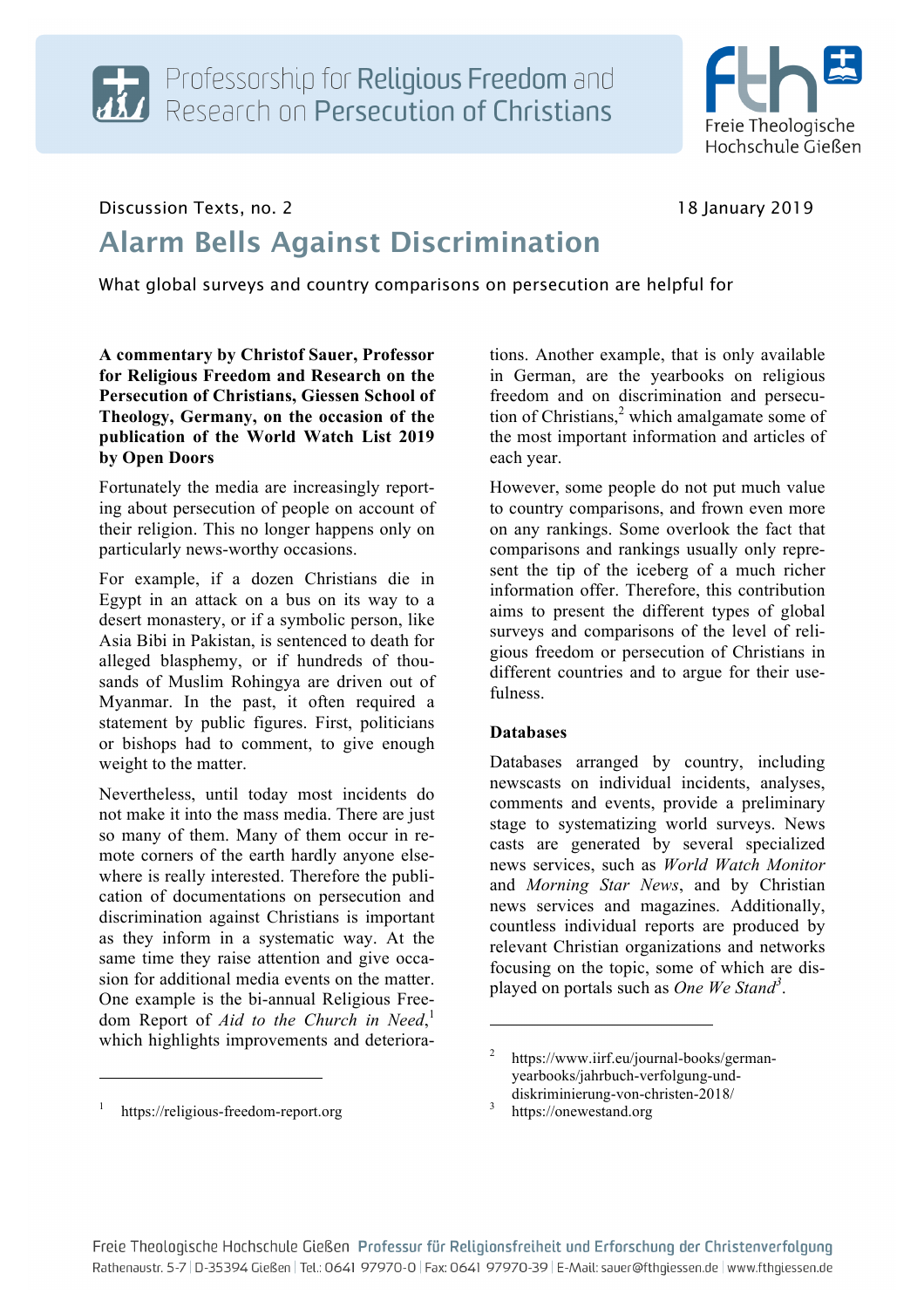



Large databases of such news are provided by several research institutions. The *International Institute for Religious Freedom* archives the collection of media reports on religious freedom collated daily as a digest by the *US Commission on International Religious Freedom*. This is searchable by countries, religions, victims and perpetrators.<sup>4</sup> *Human Rights without Frontiers* provides a database of static annual country-by-country compilations on freedom for religion and belief, derived from a variety of sources.<sup>5</sup> The *International Center for Law and Religion Studies* of the Brigham Young University Law School offers law and religion headlines on an international, European and US level.<sup>6</sup>

However, with all these offerings it is up to the user to combine the random news items, reports and analyses into an overall picture of the situation of any given country, provided that the information is sufficient and the necessary background knowledge available. Therefore, beyond all this, systematic, analytical and interpretative approaches are necessary to facilitate a comparison of countries or global overviews.

## **Global Surveys**

Some of these global surveys inform about the persecution and discrimination of Christians country by country or region by region. Others concentrate on different particular topics like the fate of prisoners of conscience, $\bar{j}$  or add such additional topics to their country surveys. A few of the surveys also attempt to compare between the different countries and to score them. One such example is the report of the *Pew Research Center* (Washington, DC) on restrictions of religious freedom by governments and social hostilities based on religion.<sup>8</sup> The result is displayed on a matrix, dividing the countries into different groups.

Only few institutions or groups have sufficient staff and resources to cover the majority of the world's countries in their reports and to do so annually and in detail. The *State Department of the United States of America* is currently taking the lead with its annual "International Religious Freedom Report".<sup>9</sup> However, a rudimentary rating of countries only occurs after publication, and it is a political exercise. The US government then declares a few countries to be "countries of particular concern". However, the procedure is mitigated by foreign policy considerations and usually has more of a symbolic effect.

Other reports focus only on a selection of countries of particular concern, such as the annual report of the *US Commission on International Religious Freedom,*<sup>10</sup> which applies a rudimentary classification.

### **Country Rankings**

Then there are country rankings such as the *Freedom of Thought Report<sup>11</sup>* of the International Humanist and Ethical Union or the *World Watch List* on persecution of Christians issued by the charity *Open Doors*. <sup>12</sup> The latter excels in being up to date, as it appears already 10 weeks after the completion of the time frame under examination. It has an exceptional proximity to the Christian grassroots in the countries most intensely affected, particularly among evangelical and Pentecostal churches. In addition it demonstrates a special sensitivity for the fate of converts, who  $-$  as might be known – are more frequently intensely persecuted than most other Christians.

j

j

<sup>&</sup>lt;sup>4</sup> https://www.iirf.eu/news/<br>
<sup>5</sup> https://hrwf.eu/newsletters/forb/<br>
<sup>6</sup> https://www.iclrs.org/common/headline.php? contentId=1673<br>https://hrwf.eu/forb/forb-and-blasphemy-

prisoners-list/

<sup>8</sup> http://www.pewresearch.org/topics/restrictions-

<sup>2</sup> on-religion/<br>
9 https://www.state.gov/j/drl/irf/rpt/index.htm<br>
<sup>10</sup> https://www.uscirf.gov/reports-briefs<br>
<sup>11</sup> http://freethoughtreport.com/map/<br>
<sup>12</sup> http://opendoorsanalytical.org (Password: freedom)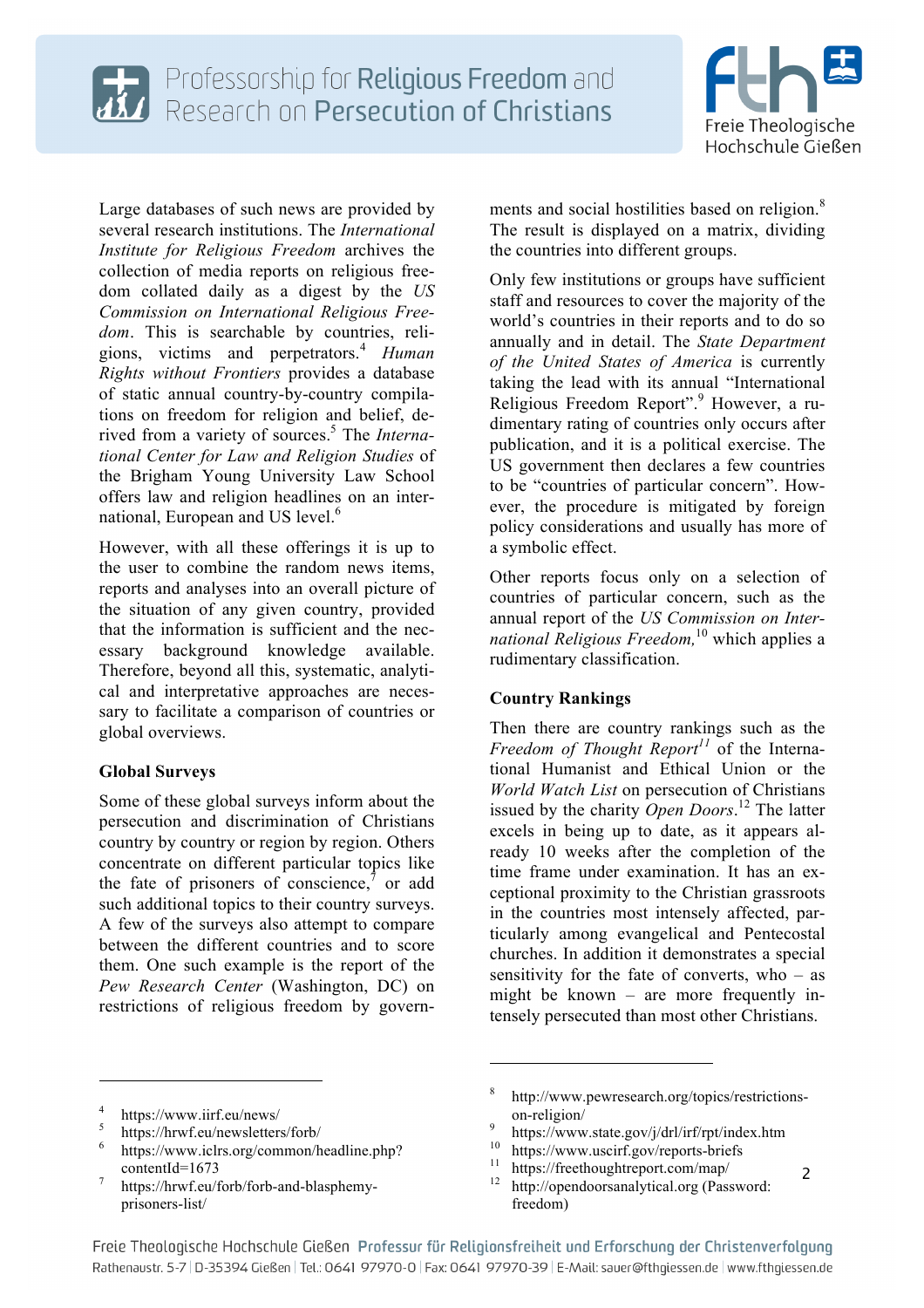



Such global indexes are available on about 50 different topics, such as freedom of the press, corruption, war casualties, human development, etc. In these rankings all the countries examined are individually evaluated according to the same standards and then scored and ranked.

What are the benefits? With regard to persecution and discrimination against Christians, this helps not to lose sight of situations that are catching less attention, i.e. situations of prolonged pressure rather than horrific violence. I mean countries in which the legal situation gradually deteriorates over the years and religious freedom is increasingly restricted, such as China. An index, if produced at regular intervals, such as annually or bi-annually, may draw attention to improvements or deteriorations of situations, such as the mass closure of churches in Angola towards the end of 2018, or an increase of arrests as in Iran. In such instances, an index can act like an alarm bell. It draws attention to a situation that would otherwise be overlooked.

And what are the limitations of rankings? There is one thing they can do best – to attract attention, and to indicate: "Watch out, you have to check this out more deeply!" For example, when you find Afghanistan close to the top of the *World Watch List*, you should read up the country dossier,  $13$  in order to get a better understanding of the situation. Rankings in isolation would remain superficial, and overemphasizing rankings could possibly be misleading.

It is characteristic of all rankings that they inevitably remain fuzzy. However conscientious the analysts may be, the results usually depend on numerous different variables. The problem is that nobody can tell with certainty, how exactly all these variables must be weighed among each other.

<sup>13</sup> http://opendoorsanalytical.org/wpcontent/uploads/2019/01/Afghanistan-WWR-COUNTRY-DOSSIER-January-2019-update.pdf

j

In the *World Watch List*, for example, the factor of violence against Christians contributes to one sixth of the overall country score. The remainder is reserved for the pressure in different areas of life and on church life as a whole. If, instead, less emphasis were to be placed on violence, the order of the 73 most problematic countries within the ranking would shift considerably. However, countries that had previously performed very well would not suddenly appear at the opposite end of the country ranking. Due to these limitations of rankings, it is therefore helpful that Open Doors provides numerous additional rankings on various other issues, in addition to the overall ranking of the *World Watch List,* such as rankings of the number of fatalities, persons displaced, churches destroyed, etc.<sup>14</sup>

## **Different user groups**

The various user groups, such as politicians, journalists, activists and church people, may use global rankings on persecution for different purposes.

For politicians it is important to have information on which countries to prioritize in their efforts to promote freedom of religion or Belief. The *European Parliament Intergroup on Freedom of Religion or Belief and Religious Tolerance* has made the suitability for setting priorities a crucial criterion in the preparation of its latest report.<sup>15</sup> Additionally, politicians need an overview on the individual countries in order to see the big picture beyond daily newsfeeds, individual incidents or moving individual fates.

The issue is quite similar for human rights organizations and Christian ministries concerned with religious freedom and the persecution of Christians. They need to use their limited funds wisely. They too must set priorities. At the same time, however, they do not

j

<sup>3</sup> Compilation-of-main-documents-excludinghttp://opendoorsanalytical.org/wpcontent/uploads/2019/01/WWL-2019 country-dossiers-WWR-1.pdf<br><sup>15</sup> http://www.religiousfreedom.eu